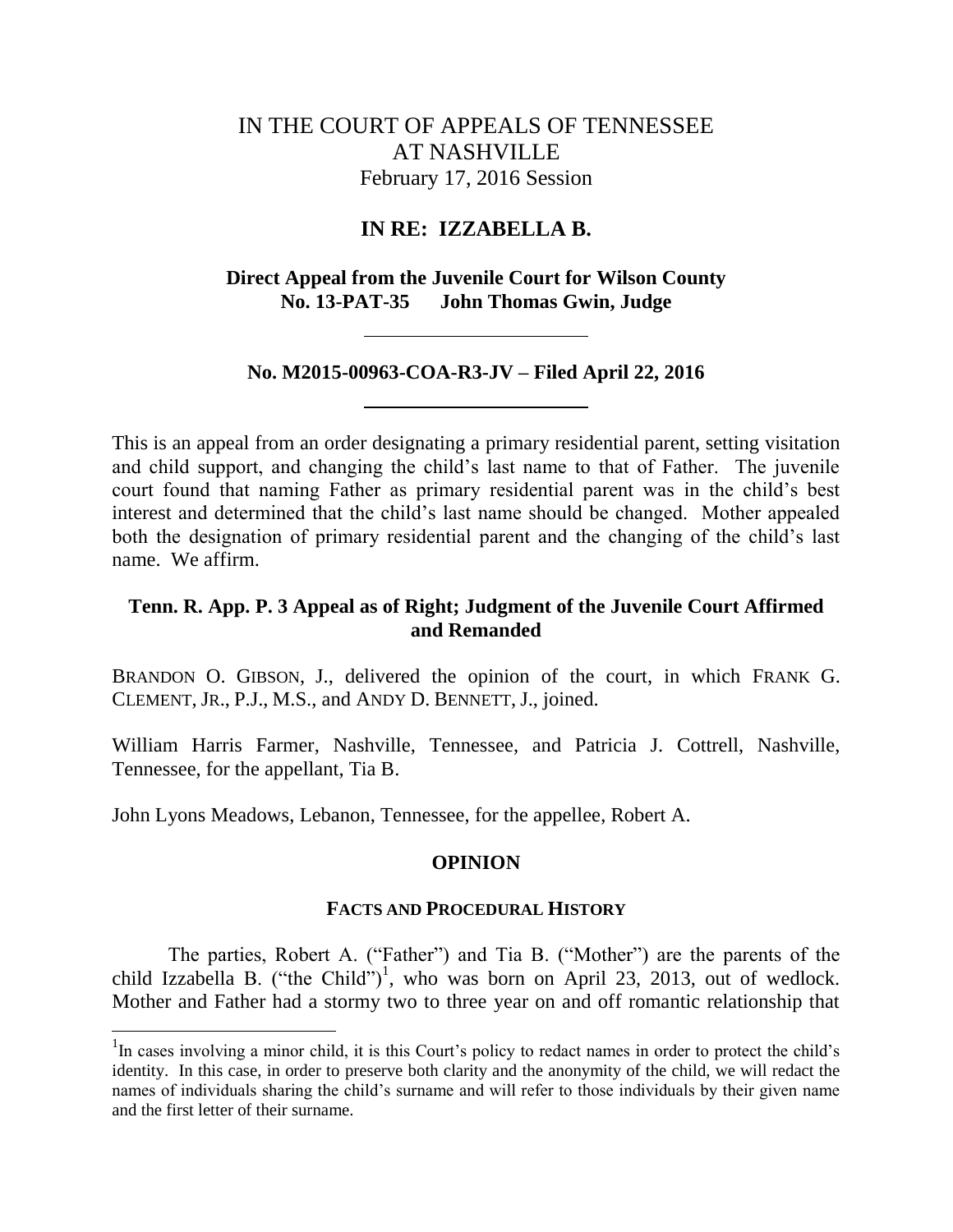first ended in June or July of 2013. During their relationship, the parties lived together, primarily at Mother's home in Hickman, Tennessee. While the Child is Mother's first child, Father has three children from a previous marriage. Both Father and Mother had prior marriages.

On June 26, 2013, Father filed a petition in juvenile court asking the court to find him to be the lawful father of the Child, to enter a parenting plan and set child support, to change the Child"s last name to Father"s, and to award him joint decision-making authority and significant co-equal parenting time. The motion was heard on August 29, 2013, and a temporary order was entered on September 23, 2013, naming Mother as the temporary residential parent, establishing a temporary parenting plan and child support, directing the entry of an order of paternity, restraining the parties from communicating except in writing, and directing that neither parent was to consume alcohol while Child was with him or her or for 24 hours before. Despite a court order prohibiting the two from communicating except in writing, the parties reconciled sometime after the hearing on August 29<sup>th</sup>, and Father moved back into Mother's home until Thanksgiving of 2013, when an incident resulting in Father's arrest caused the couple to split up again. The parties reconciled once again in January of 2014 and broke off their relationship for the final time in June of 2014. The juvenile court heard testimony from a number of witnesses in this matter on October 8, 2014, December 22, 2014, and March 18, 2015.

Both parents testified that the Child is their first priority and that they have ample time to spend with and take care of the Child. Father owns his own residential construction business, which allows him to mostly set his own schedule. Mother, who has a barber's diploma, has been a stay-at-home mother since the Child was born and lives off a trust established by her father. Father"s residence changed several times throughout the litigation. At one point he lived with his mother in a mobile home, and at the time of the hearing, Father lived in what he referred to as a "basement apartment" in a home owned by a friend of Father's. Mother's residence also changed, as she moved from the home she shared with Father during their relationship in Hickman County to Pulaski, Tennessee, largely in order to move farther away from Father.

Unsurprisingly, much of the testimony and proof in this case presented by Father and Mother are diametrically opposed. Both Father and Mother testified regarding instances of violence or threatened violence. According to Father, his relationship with Mother began to deteriorate shortly after the Child was born. Father described one situation where, according to him, after he and Mother had an argument, Mother grabbed a knife in the kitchen and acted as though she was going to cut her wrist. Father testified that he de-escalated the situation and "[i]t went away." On another occasion, according to Father, Mother tried to punch him while he was driving a car because they were arguing over Mother"s relationship with another man. Father testified that the Child was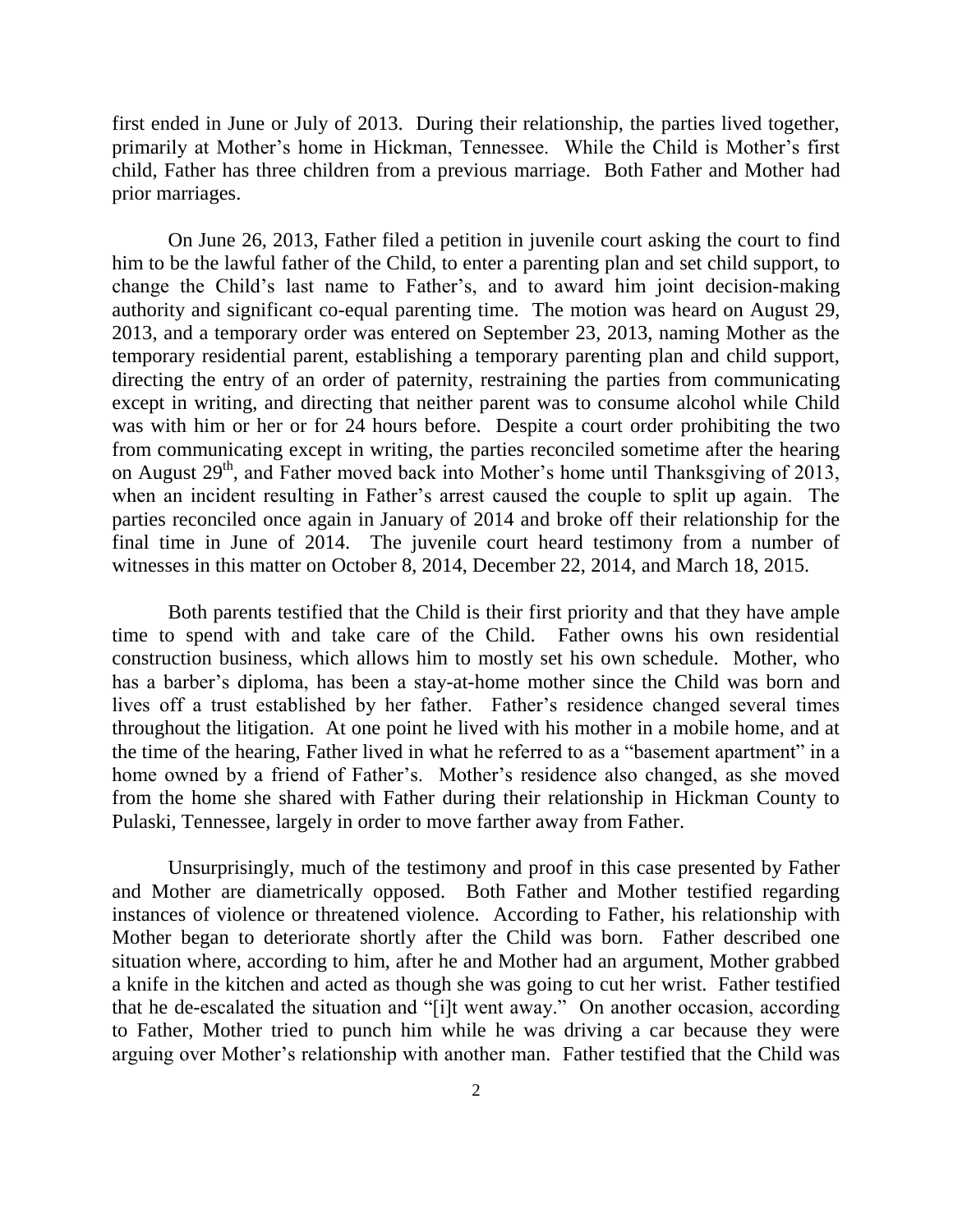in the back seat of the car during this confrontation. Mother described the same event in her testimony and claimed that Father attacked her in the car. She testified that she did not know how the fight was resolved, but it was, and they went to the store afterward and then went home. Mother also described what she referred to as "the Thanksgiving incident," where, according to Mother, Father attacked her in the bedroom of her home. Mother eventually got free and reported the incident to the police, which resulted in Father's arrest. Mother ultimately did not pursue her criminal warrant against Father. Responding to these allegations, Father testified that he had never hit or harmed Mother but that she had hit him with a computer, bed posts, and her fists. However, Father did admit to flinging a hamburger in Mother"s face once while she was hitting and kicking him. Despite these allegations, the parties reconciled several times, including during the litigation, despite court orders prohibiting them from communicating except in writing.

In his testimony, Father expressed concern that he believes Mother is addicted to alcohol and that she mixes diet pills with alcohol. He stated that when he lived with Mother "on a day-to-day basis...there would be heavy drinking." Father submitted photographs showing cases of alcohol in the back of Mother"s truck as well as cans of beer in Mother"s refrigerator. According to Father, he attempted to discuss what he believed was a drinking problem with Mother several times, but she dismissed those concerns. Father noted that he believed "a social drink is okay" but that "[w]hen it's lock yourself in the bedroom with two bottles of wine two or three days a week, that"s an issue." Mother denied having an addiction to alcohol but admitted to violating the court"s order regarding her use of alcohol because she "didn"t know we were still under all this stuff, I had no idea." She testified that she drinks alcohol on Saturdays and that she has a prescription for diet pills, which she sometimes mixes with alcohol. addition, Mother or Mother"s mother reported Father to DCS on numerous occasions, alleging that he used or sold drugs. Father denied those allegations and testified that he submitted to and passed a drug test in response to the one the DCS referrals.

Both parties also testified regarding Mother"s romantic relationships and friendships with other men. The record is full of testimony of Mother"s sexual encounters and Father"s objection to the same. Father expressed specific concern about some of the men staying the night with Mother and stated that he did not want them around the Child, specifically because at least one of the men had a history of violence with Mother. However, Father did admit that he has not resided with Mother since June of 2014 and does not know what goes on in Mother"s home on a daily basis. With respect to his own romantic relationships, Father testified that he had not been involved with anyone romantically since June of 2014. Mother admitted that one of the men, her ex-husband whom she believes uses drugs, had been around the Child, but she could not give an exact number of times and guessed it had not even been a total of five hours. Mother also discussed previous instances in which she had taken out orders of protection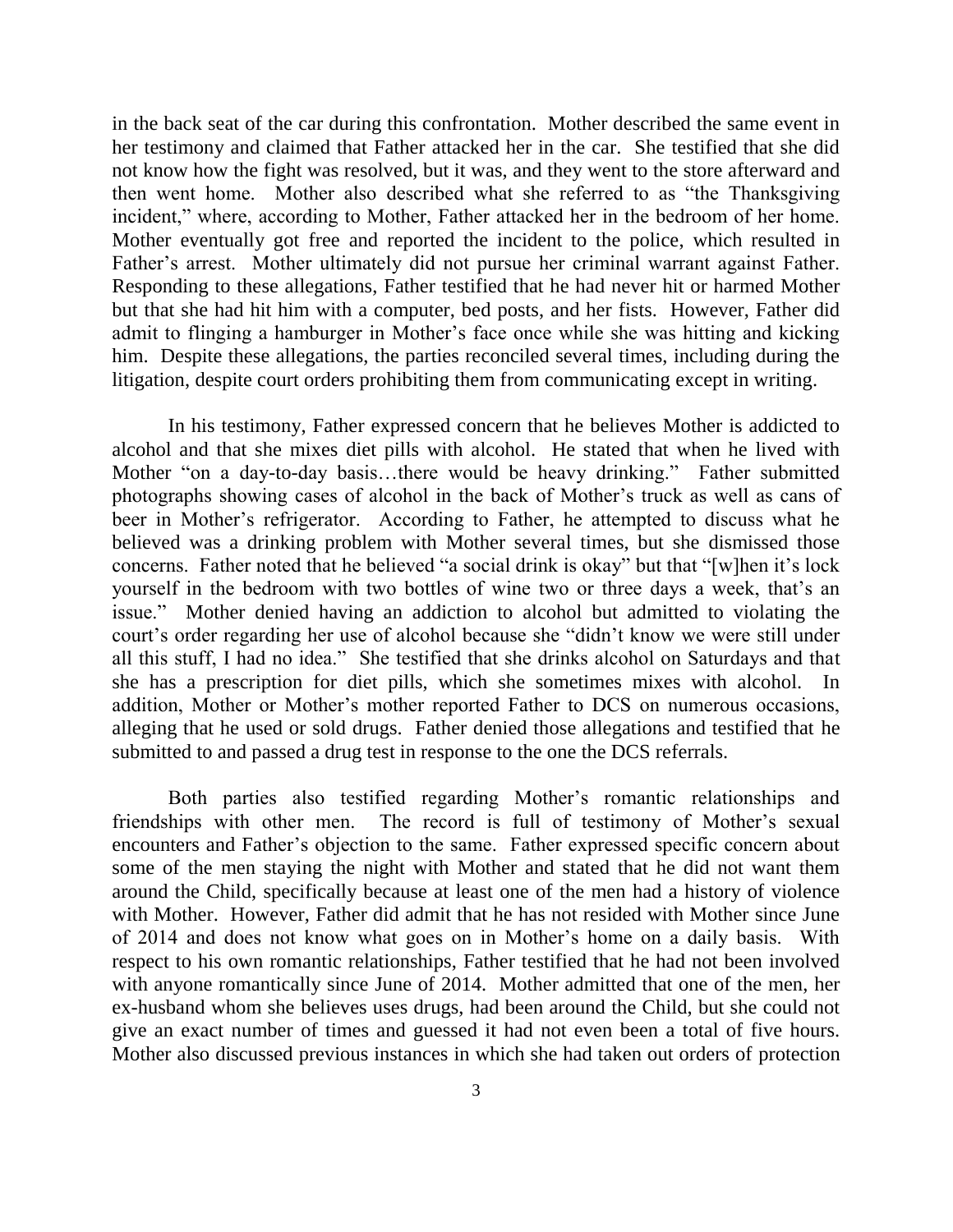or filed criminal warrants against several of her former romantic partners. She testified that she was assaulted by one boyfriend in 2008, resulting in Mother filing an affidavit of complaint, although she was again involved with the same man in 2013. Additionally, Mother took out an order of protection and filed an assault warrant against her exhusband, both of which were ultimately dismissed. She admitted to firing a gun during another incident with her ex-husband. Mother then testified that she did not remember taking out an order of protection, affidavit of complaint, or any other civil or criminal legal proceedings against any other men. However, she later admitted that she had also taken out an order of protection against a third man who, she stated, was "choking me, if I remember correctly." Mother testified that none of the four orders of protection or criminal warrants she had taken out, including the one against Father, resulted in a conviction or a granting of an order of protection. Mother stated that she ended up "dropping" at least one of them and, according to the trial court, Mother "either failed to prosecute, or failed to appear, or voluntarily dismissed [those] petitions."

Specifically with respect to the Child, Father testified that he believes the Child needs both of her parents and that he does not want Mother completely out of the Child"s life. He believed the Child should be with Mother "for a few days during the week" and that if Mother "would get some help with her drinking, he would be comfortable with both parents having more equal time. Father testified that if he was given primary care of the Child, she would go to daycare as needed and that he had already selected a daycare where his three other children previously attended. However, he also stated that he would be "willing to do whatever the Court sees, deems fit, or to help [the Child's] momma where she may decide would be a good place to go." Father also requested that the court change the Child"s last name to Father"s last name, largely due to what Father described as a poor reputation associated with Mother"s last name. With respect to the reputation associated with Mother"s last name, Father testified that Mother had a reputation for being a "wild child, a party girl" and that Mother"s last name is associated with her father's ownership of strip clubs. On the other hand, Father testified that he did not have any relatives sharing his last name in the counties in which the parties reside.

Father's ex-wife, Hilary S. ("Hilary"), testified at length with respect to Father's parenting abilities as well as their past romantic relationship and current parental relationship. Hilary was also previously married to Mother"s ex-husband. According to Hilary, although she and Father are under a court-ordered parenting plan, they do not actually follow it but share time with their three children as desired. She testified that she and Father split the financial costs for their three children and that child support had not been necessary. Further, she also testified that she has no concerns with Father's parenting of their children and that she does not believe he uses drugs. On the other hand, Hilary stated that Mother has threatened "to catch [her] house on fire while [she] and [her] children were in it." According to Hilary, there was another instance where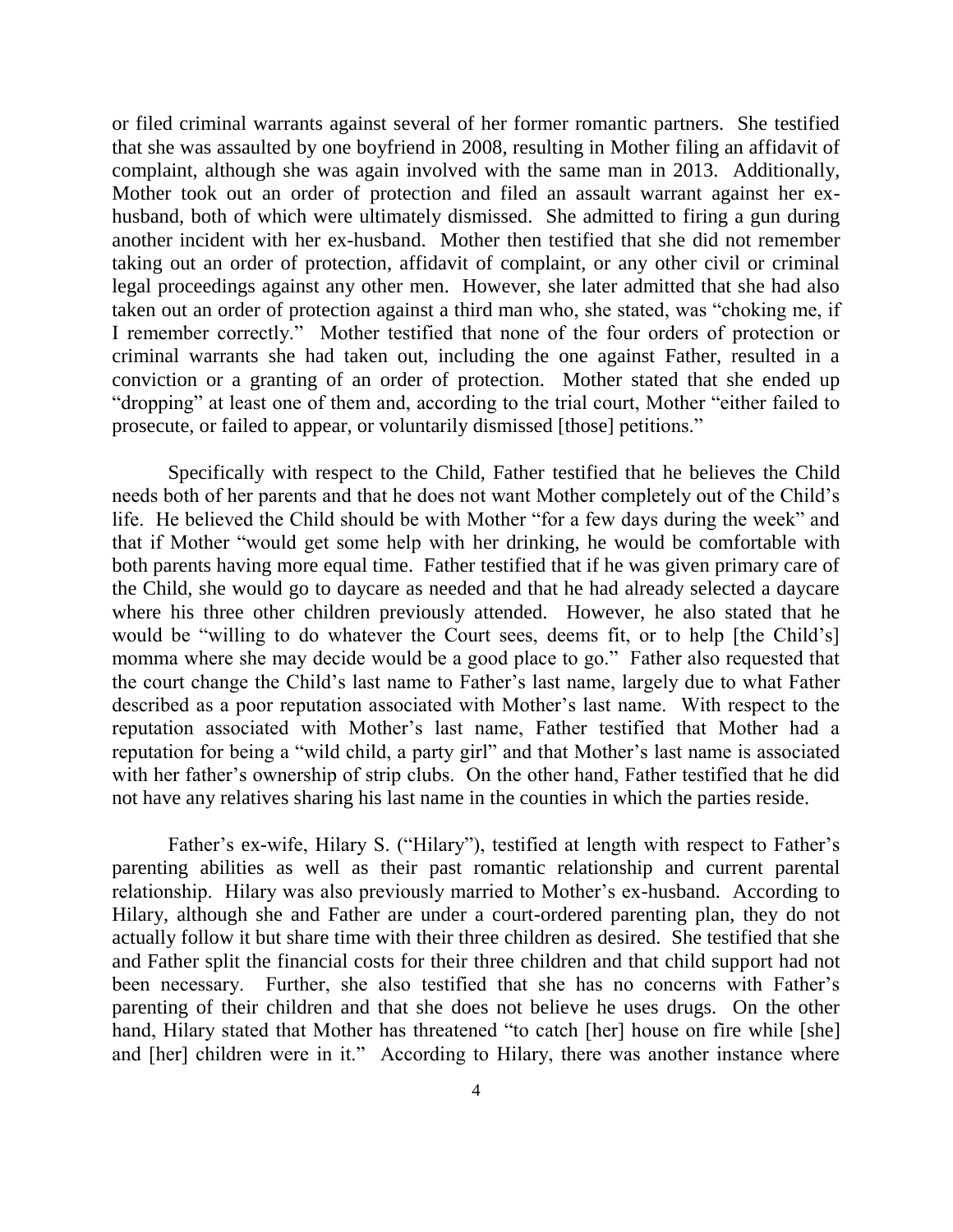Mother was driving Father and Hilary"s children to school but needed to stop at Hilary"s house to pick up a pair of contact lenses, and Mother stated that "it was all she could do not to kill [Hilary]…" in front of the children.

During her testimony, Hilary was also questioned about statements she made during her and Father"s divorce hearings. She admitted that she had taken out two orders of protection against Father in the past but claimed that they were her fault. She also admitted to making various accusations against Father in the past but testified that "some of them are true. I can't recall on the one question that you asked me, though. If  $-1$ mean, if I said it, I said it." Despite their past history, Mother stated that Father "did go to counseling" and that their issues were "three years ago. And he is a great father now."

The juvenile court also heard testimony from a number of witnesses who were familiar with one or both parties. Bea Farmer, director of a child care center, testified that she kept each of Father"s three other children from time to time over the course of ten years. Ms. Farmer also testified that Father is a good, responsible parent and that Father"s children were very well behaved. Various friends of each party testified regarding the fitness of each parent. Mother"s friends generally testified that she was a good mother, that she did not abuse alcohol, and that they believed Father was jealous and violent. Similarly, Father"s friends testified that he was a good father and that they had concerns about Mother"s partying and behavior.

The trial court issued an order in this matter on April 22, 2015, naming Father the primary residential parent and awarding 245 days to Father and 120 days to Mother. The trial court also ordered that the Child"s last name be changed to Father"s surname and set the amount of child support. The trial court found that Mother"s

demeanor and credibility at trial was poor. In multiple instances, her response to relevant questions was evasive. On two or three different occasions, Mother said: "I"m not going to answer that." The Court even took the unusual step of calling a recess for the specific purpose of allowing Mother"s counsel an opportunity to consult with Mother regarding this issue.

While the court found that "both parents have a strong relationship with [the Child], the court also noted that "Mother has a documented history of unstable relationships with several men." The court took issue with the fact that Mother had taken out "petitions for orders of protection, or criminal warrants, or both against her paramours" and then "either failed to prosecute, or failed to appear, or voluntarily dismissed [those] petitions." The juvenile court also found that in more than one of those relationships, Mother allowed the man to stay overnight in her home, with the Child present, after seeking an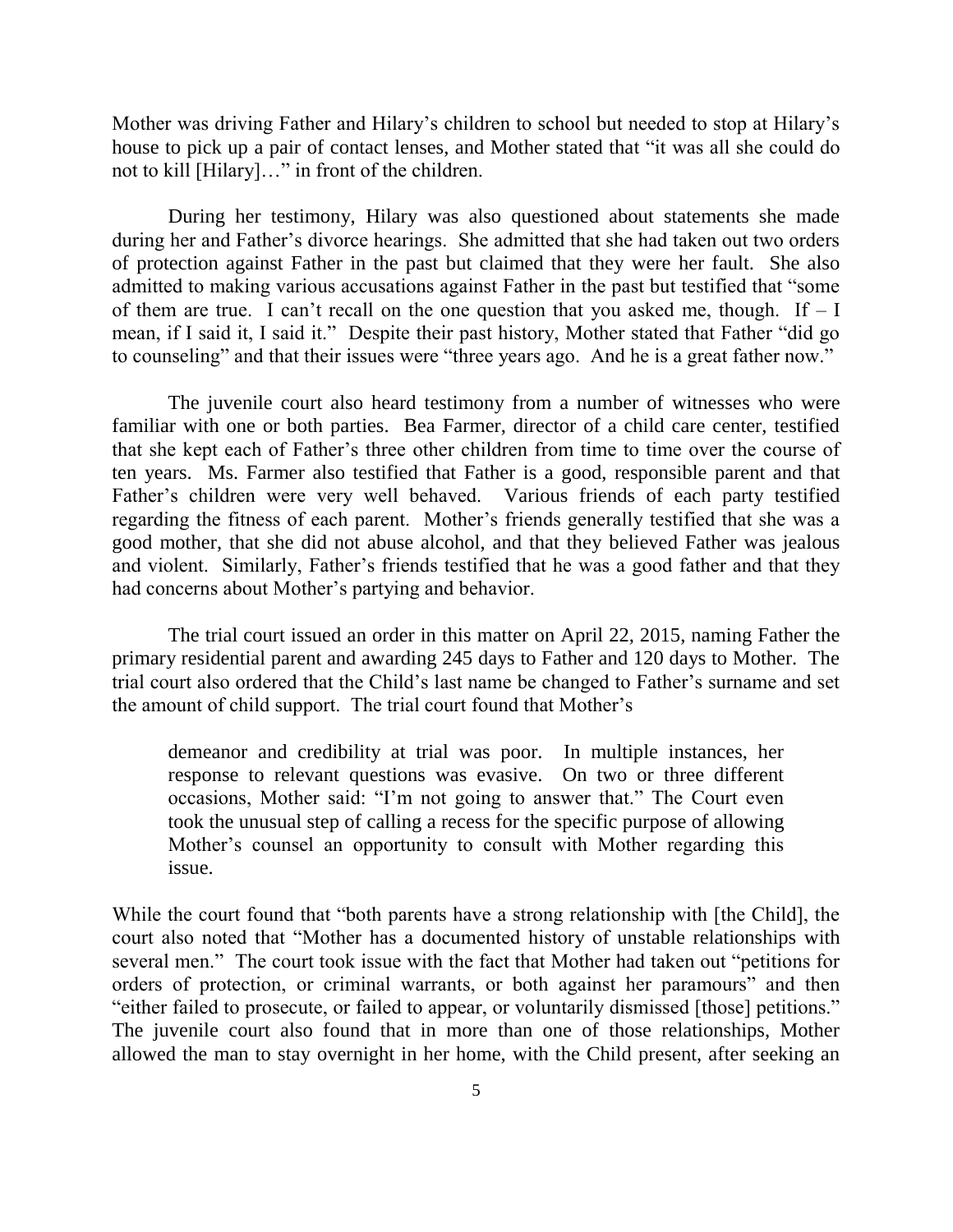order of protection or criminal warrants. The court found that "the preponderance of the evidence is that Mother manufactured these incidents in her own mind." The juvenile court also noted that Mother "testified glowingly about Father during a custody proceeding between Father and his former wife. However, under cross-examination in this proceeding about that same testimony, she again resorted to "I"m not going to answer that.""

While the court noted that both parties admitted to fighting, both physically and verbally, the court "perceive[d] Father to be more remorseful than Mother" for the incidents. The court also found that Father's "potential for future performance of parenting responsibilities is superior to that of Mother," based at least in part on "Father"s willingness and ability to facilitate and encourage a close and continuing parent-child relationship" between the Child and Mother. Additionally, the court noted that Mother stated that she would "never" move back closer to Father. The court's findings also included concerns about Mother's "moral, physical, mental and emotional fitness." The court specifically took issue with Mother allowing a person "with drug and alcohol issues" to be around the Child. Finally, the court noted that "[w]hile Father is not perfect in his own life, this statutory comparison clearly favors Father."

#### **ISSUES**

Mother presents the following issues, as slightly reworded, for review on appeal:

I. Whether the trial court erred in adopting a permanent parenting plan giving Mother only 120 days of residential parenting time.

II. Whether the trial court failed to use the appropriate legal standard in deciding to change Child"s surname to that of Father.

III. Whether Mother"s proposed parenting plan should be adopted.

#### **STANDARD OF REVIEW**

The Tennessee Supreme Court recently described in detail the standard of review that applies when an appellate court reviews a trial court's decision on a parenting arrangement:

In a non-jury case such as this one, appellate courts review the trial court's factual findings de novo upon the record, accompanied by a presumption of the correctness of the findings, unless the preponderance of the evidence is otherwise. See Tenn. R. App. P. 13(d); *Armbrister v. Armbrister,* 414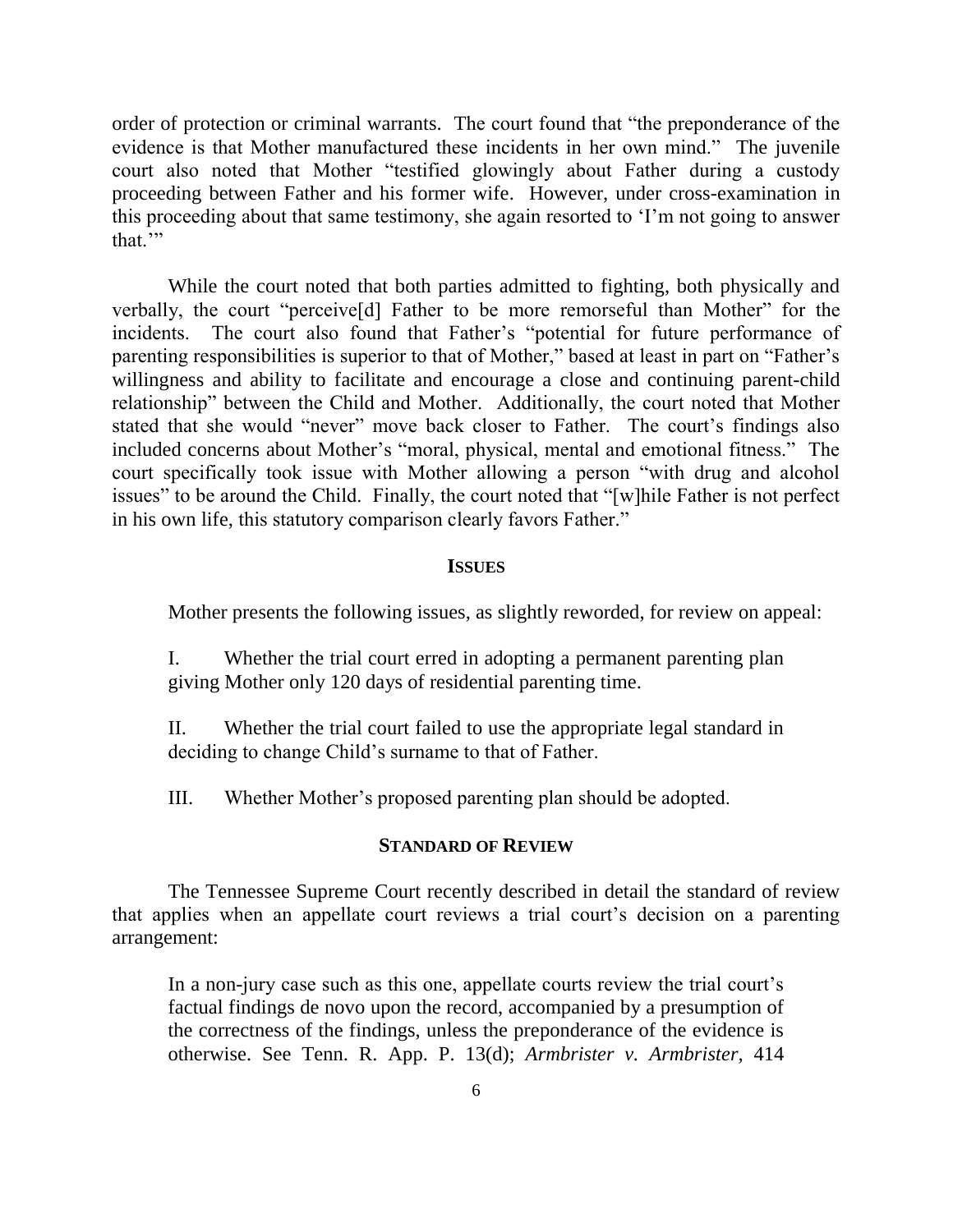S.W.3d 685, 692 (Tenn. 2013). We review the trial court's resolution of questions of law de novo, with no presumption of correctness. *Armbrister v. Armbrister,* 414 S.W.3d at 692.

Because decisions regarding parenting arrangements are factually driven and require careful consideration of numerous factors, trial judges, who have the opportunity to observe the witnesses and make credibility determinations, are better positioned to evaluate the facts than appellate judges. *Armbrister v. Armbrister,* 414 S.W.3d at 693. Determining the details of parenting plans is "peculiarly within the broad discretion of the trial judge." *Armbrister v. Armbrister,* 414 S.W.3d at 693 (quoting *Edwards v. Edwards,* 501 S.W.2d 283, 291 (Tenn. Ct. App. 1973)). "It is not the function of appellate courts to tweak a [residential parenting schedule] in the hopes of achieving a more reasonable result than the trial court." *Armbrister v. Armbrister,* 414 S.W.3d at 693 (quoting *Eldridge v. Eldridge,* 42 S.W.3d 82, 88 (Tenn. 2001)).

A trial court"s decision regarding the details of a residential parenting schedule should not be reversed absent an abuse of discretion. *Armbrister v. Armbrister,* 414 S.W.3d at 693 (citing *Eldridge v. Eldridge,* 42 S.W.3d at 88). A trial court abuses its discretion when it applies an incorrect legal standard, reaches an illogical conclusion, bases its decision on a clearly erroneous assessment of the evidence, or employs reasoning that causes an injustice to the complaining party. *State v. Banks,* 271 S.W.3d 90, 116 (Tenn. 2008) (citing *Konvalinka v. Chattanooga–Hamilton Cnty. Hosp. Auth.,* 249 S.W.3d 346, 358 (Tenn. 2008)). A trial court abuses its discretion in establishing a residential parenting schedule "only when the trial court's ruling falls outside the spectrum of rulings that might reasonably result from an application of the correct legal standards to the evidence found in the record." *Armbrister v. Armbrister,* 414 S.W.3d at 693 (quoting *Eldridge v. Eldridge,* 42 S.W.3d at 88).

*Kelly v. Kelly*, 445 S.W.3d 685, 691-92 (Tenn. 2014). With these principles in mind, we turn to the substance of this appeal.

#### **ANALYSIS**

#### *A. Primary Residential Parent*

First, Mother challenges the juvenile court's decision to designate Father as the primary residential parent. Trial courts have broad discretion in fashioning child custody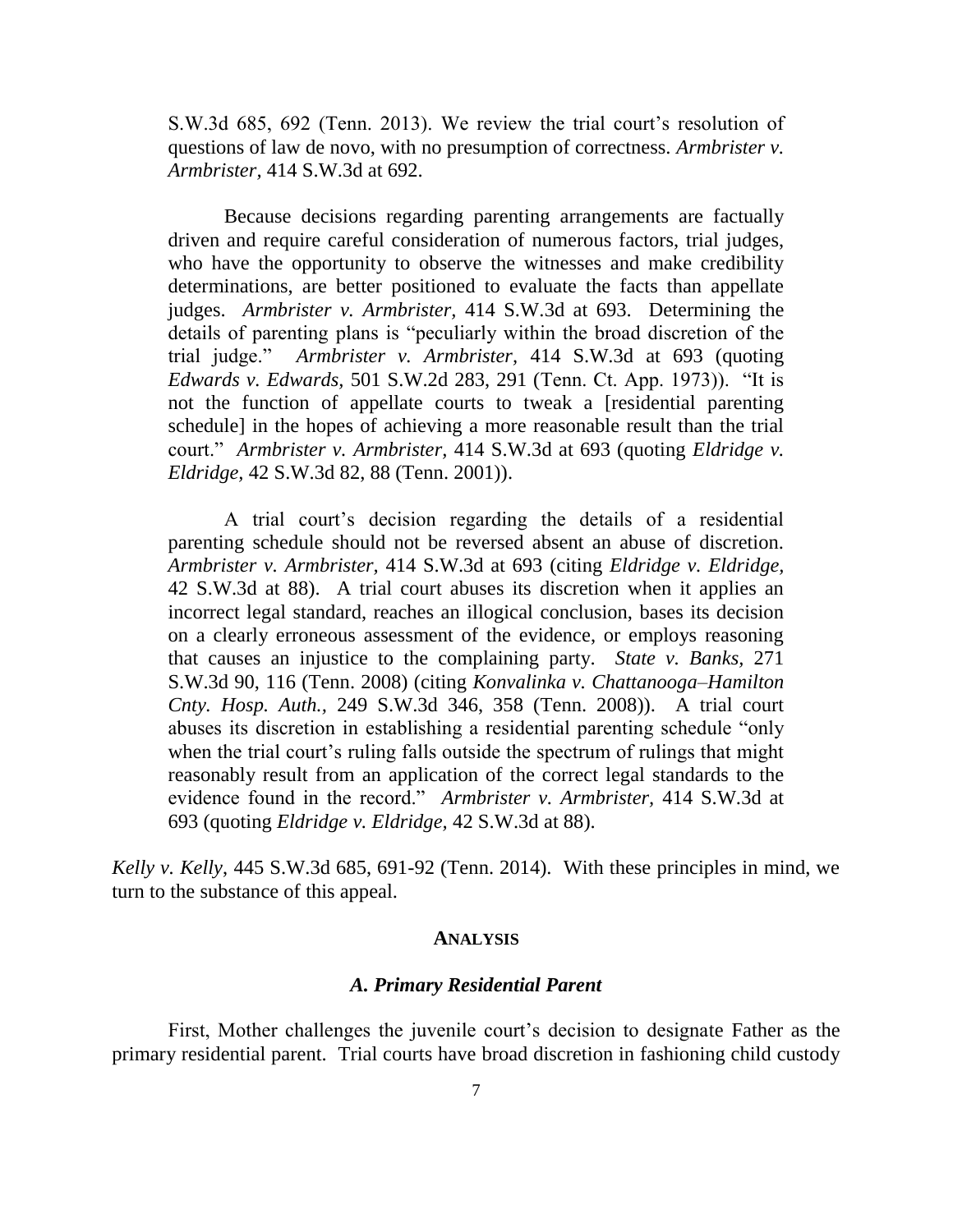and visitation arrangements that best suit the unique circumstances of each case. *Parker v. Parker*, 986 S.W.2d 557, 563 (Tenn. 1999). This is because such decisions often hinge on subtle factors, such as the parents" demeanor and credibility during proceedings. *Rountree v. Rountree*, 369 S.W.3d 122, 129 (Tenn. Ct. App. 2012). However, that discretion is limited to some degree by the statutory directive that such determinations "shall be made on the basis of the best interest of the child." Tenn. Code. Ann. § 36-6- 106(a). Additionally, Section 36-6-106 directs courts to consider "all relevant factors," including a non-exclusive list of fifteen factors, when determining the best interests of a child in a primary residential parent determination. Determining a child"s best interest is a "fact-sensitive inquiry" that does not call for "rote examination of each of [the relevant] factors and then a determination of whether the sum of the factors tips in favor of or against the parent. The relevancy and weight to be given each factor depends on the unique facts of each case." *Solima v. Solima*, No. M2014-01452-COA-R3-CV, 2015 WL 4594134, at \*4 (Tenn. Ct. App. July 30, 2015) (*no perm. app. filed*) (quoting *In re Marr*, 194 S.W.3d 490, 499 (Tenn. Ct. App. 2005)).

In its ten-page order, the juvenile court made findings for each of the relevant statutory factors<sup>2</sup> and determined that naming Father primary residential parent was in the

 $2$ The statutory factors are:

l

 $(a)(1)$  The strength, nature, and stability of the child's relationship with each parent, including whether one (1) parent has performed the majority of parenting responsibilities relating to the daily needs of the child;

(2) Each parent"s or caregiver"s past and potential for future performance of parenting responsibilities, including the willingness and ability of each of the parents and caregivers to facilitate and encourage a close and continuing parent-child relationship between the child and both of the child"s parents, consistent with the best interest of the child. In determining the willingness of each of the parents and caregivers to facilitate and encourage a close and continuing parent-child relationship between the child and both of the child"s parents, the court shall consider the likelihood of each parent and caregiver to honor and facilitate court ordered parenting arrangements and rights, and the court shall further consider any history of either parent or any caregiver denying parenting time to either parent in violation of a court order;

(3) Refusal to attend a court ordered parent education seminar may be considered by the court as a lack of good faith effort in these proceedings;

(4) The disposition of each parent to provide the child with food,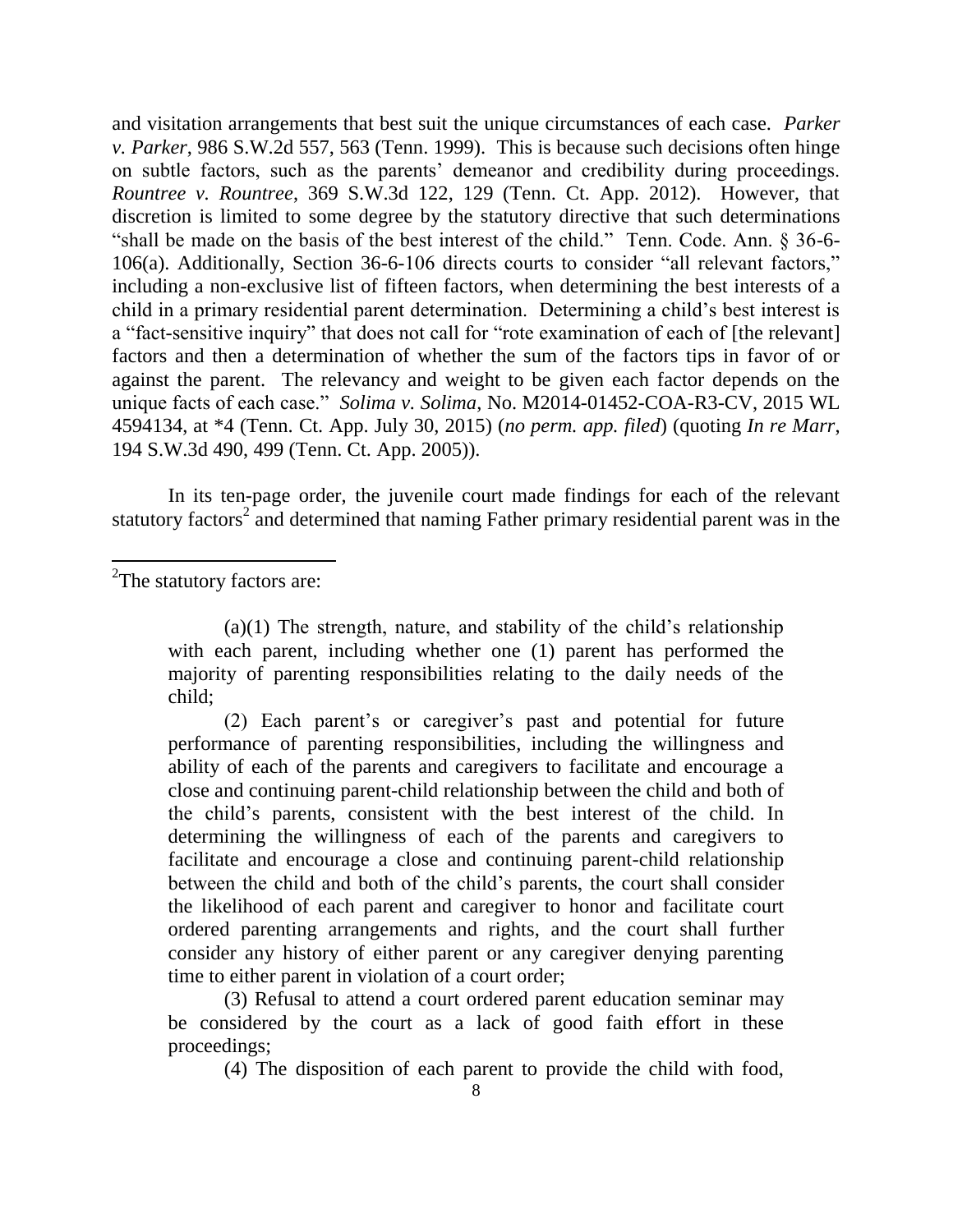Child's best interests. Mother argues that the juvenile court's findings are not supported

clothing, medical care, education and other necessary care;

l

(5) The degree to which a parent has been the primary caregiver, defined as the parent who has taken the greater responsibility for performing parental responsibilities;

(6) The love, affection, and emotional ties existing between each parent and the child;

(7) The emotional needs and developmental level of the child;

(8) The moral, physical, mental and emotional fitness of each parent as it relates to their ability to parent the child. The court may order an examination of a party under Rule 35 of the Tennessee Rules of Civil Procedure and, if necessary for the conduct of the proceedings, order the disclosure of confidential mental health information of a party under § 33- 3-105(3). The court order required by  $\S$  33-3-105(3) must contain a qualified protective order that limits the dissemination of confidential protected mental health information to the purpose of the litigation pending before the court and provides for the return or destruction of the confidential protected mental health information at the conclusion of the proceedings;

(9) The child"s interaction and interrelationships with siblings, other relatives and step-relatives, and mentors, as well as the child"s involvement with the child's physical surroundings, school, or other significant activities;

(10) The importance of continuity in the child"s life and the length of time the child has lived in a stable, satisfactory environment;

(11) Evidence of physical or emotional abuse to the child, to the other parent or to any other person. The court shall, where appropriate, refer any issues of abuse to juvenile court for further proceedings.

(12) The character and behavior of any other person who resides in or frequents the home of a parent and such person's interactions with the child;

(13) The reasonable preference of the child if twelve (12) years of age or older. The court may hear the preference of a younger child upon request. The preference of older children should normally be given greater weight than those of younger children;

(14) Each parent"s employment schedule, and the court may make accommodations consistent with those schedules; and

(15) Any other factors deemed relevant by the court.

Tennessee Code Ann. § 36-6-106.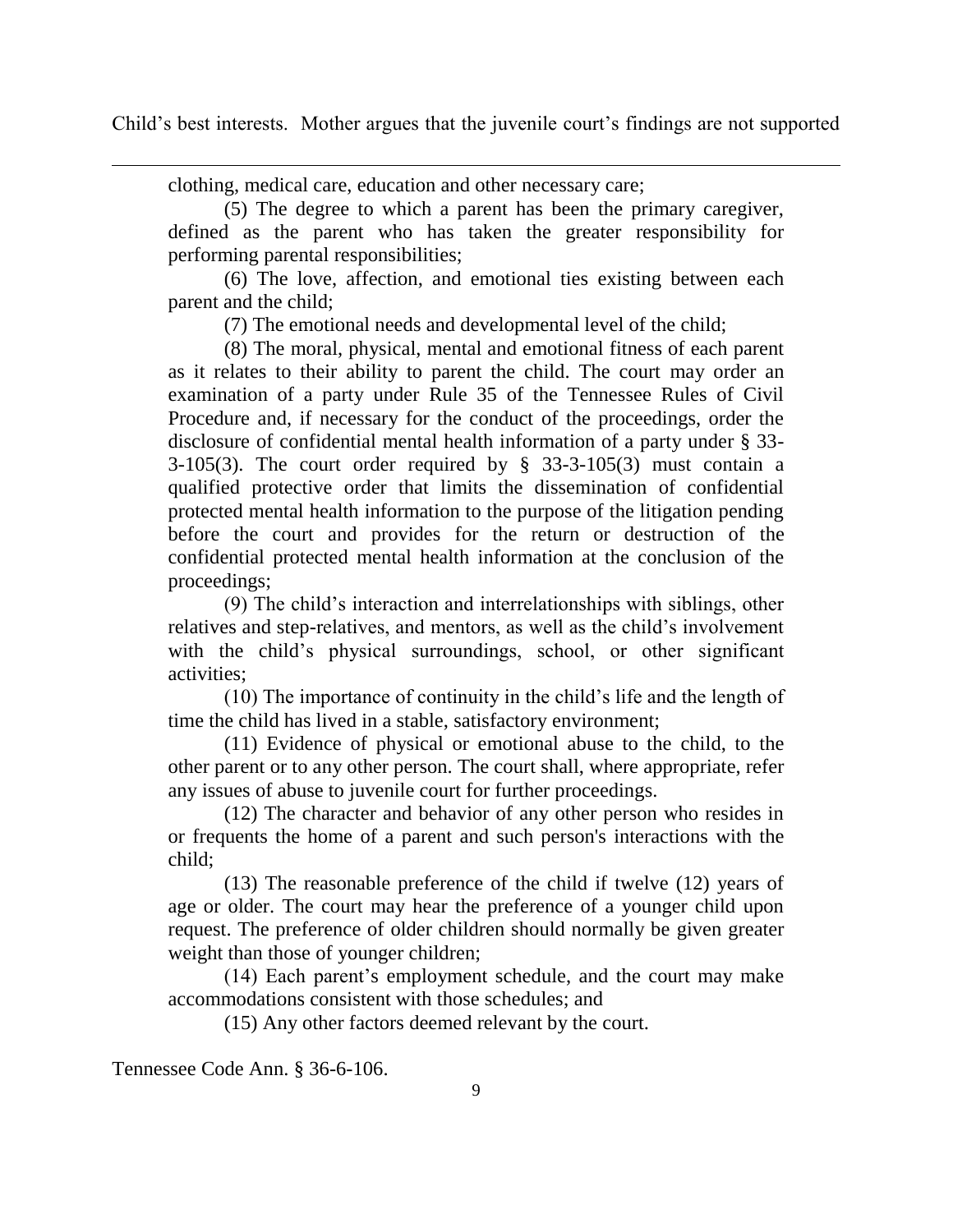by the evidence and that its findings of Mother"s credibility have no foundation. Additionally, Mother argues that the trial court impermissibly punished Mother for her testimonial style, her having sought orders of protection and dismissing them, and her romantic relationships without any proof that any of those factors had any harmful effect on the Child. Finally, Mother argues that the trial court's findings of fact regarding Mother"s drinking are contrary to the preponderance of the evidence.

The testimony regarding Mother's and Father's moral, emotional and mental fitness was entirely conflicting, which is not surprising in a case such as this. The trial court alone has the ability to observe the manner and demeanor of a witness while testifying, thus we give "considerable deference" to the trial court"s findings of credibility and the weight to be given testimony. *Kelly*, 445 S.W.3d at 692. Further,

"[A]ppellate courts will not re-evaluate a trial judge"s assessment of witness credibility absent clear and convincing evidence to the contrary." *Wells v. Tennessee Bd. of Regents*, 9 S.W.3d 779, 783 (Tenn. 1999); *see also Hughes v. Metro Gov't of Nashville & Davidson Cnty.*, 340 S.W.3d 352, 260 (Tenn. 2011). In order for evidence to be clear and convincing, it must eliminate any "serious or substantial doubt about the correctness of the conclusions drawn from the evidence." *State v. Sexton*, 368 S.W.3d 371, 404 (Tenn. 2012) (quoting *Grindstaff v. State*, 297 S.W.3d 208, 221 (Tenn. 2009)). Whether the evidence is clear and convincing is a question of law that appellate courts review de novo without a presumption of correctness. *Reid ex el. Martiniano v. State*, 396 S.W.3d 478, 515 (Tenn. 2013), (citing *In re Bernard T.*, 319 S.W.3d 586, 596-97 (Tenn. 2010)), cert. denied, 134 S. Ct. 224 (2013).

## *Id*.

Mother argues that the juvenile court's basis for finding that her demeanor and credibility were poor is contrary to the testimony in the record. Mother specifically argues that the trial record, examined in context, demonstrates that Mother"s refusals to answer certain questions do not indicate a lack of credibility, but rather an unwillingness to answer questions she believed she had already answered. However, the court"s issue with Mother's refusals to answer is only one piece of its credibility finding. The juvenile court also found that "[i]n multiple instances, [Mother"s] response to relevant questions was evasive." Indeed, the court even took a recess in order to provide Mother's counsel an opportunity to instruct Mother "how to answer questions instead of answering the question that you want [opposing counsel] to ask . . . ." Simply stated, our review of the record does not demonstrate "clear and convincing" evidence that the juvenile court's credibility determination with respect to Mother is incorrect.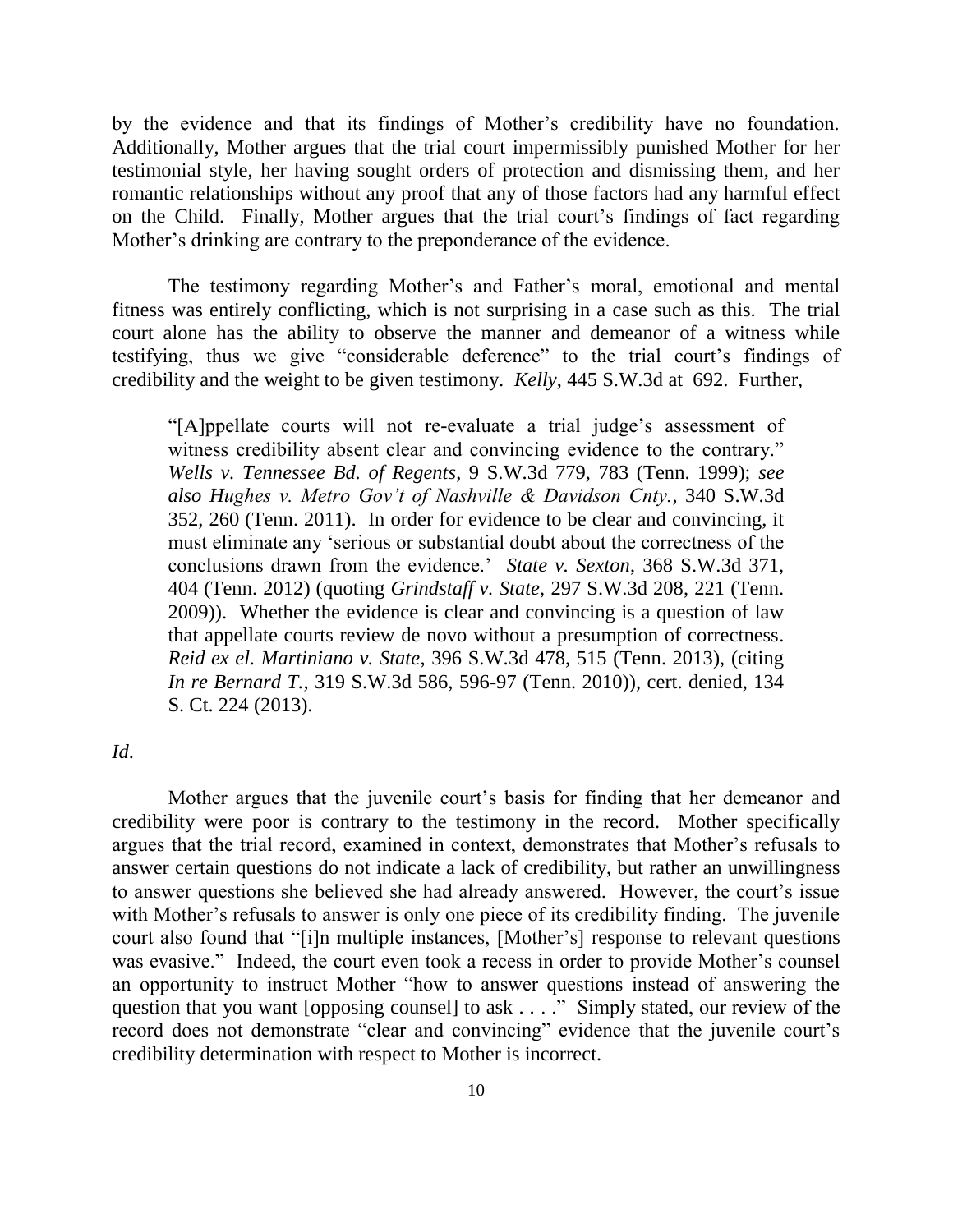With respect to the juvenile court's finding regarding Mother's use of alcohol and diet pills, we cannot say that the court's finding is contrary to the preponderance of the evidence. According to the order, the juvenile court made its finding based on the "testimony, exhibits, and demeanor of the witnesses." As previously noted, we afford the juvenile court "considerable deference" with respect to its findings regarding the demeanor and credibility of the witnesses. Further, our review of the record, including the trial exhibits showing cases of alcohol in Mother"s truck and refrigerator, indicates that the juvenile court's finding is not contrary to the preponderance of the evidence.

Mother's final point of contention with respect to the juvenile court's parenting plan is that the trial court impermissibly punished her due to her testimonial style, romantic relationships, and her having sought and dismissed orders of protection against several men. In support of her argument, Mother notes that the juvenile court, in an apparent attempt to get the parties' counsel to pursue more relevant lines of questioning, stated that

So really y'all need to be talking to me about [the Child] and what's best for [the Child]. It appears to me that when each of these parents is with [the Child], that [the Child] is not having problems. It's when [the Child] is with the two of them together . . . .

.... I have never heard anything that convinces me yet that [the Child] has these periods of vulnerability when both those two aren"t together.

From this, Mother concludes that Mother's testimony must have changed the court's mind with respect to the best interests of the Child. Our review of the record does not indicate that the juvenile court punished, or attempted to punish, Mother in any way. Rather, the record demonstrates that the trial court heard several days' worth of conflicting testimony and made its decision based on its determination of the many witnesses' credibility and the prescribed statutory factors. In fact, with respect to Mother's alleged partying, the court stated that "I don't care if she goes out and plays and parties and dances. [The Child isn't] there. She's a young woman. As long as [the Child isn"t] there, I don"t care what she does." Similarly, there is nothing in the record to indicate that the juvenile court sought to punish Mother for having romantic relationships or for taking out orders of protection against multiple men, including Father. Rather, the trial court considered Mother"s relationships for their implications on her credibility and the prescribed statutory factors. Simply, the evidence in this case does not preponderate against the juvenile court's findings and conclusions with respect to designating Father the primary residential parent.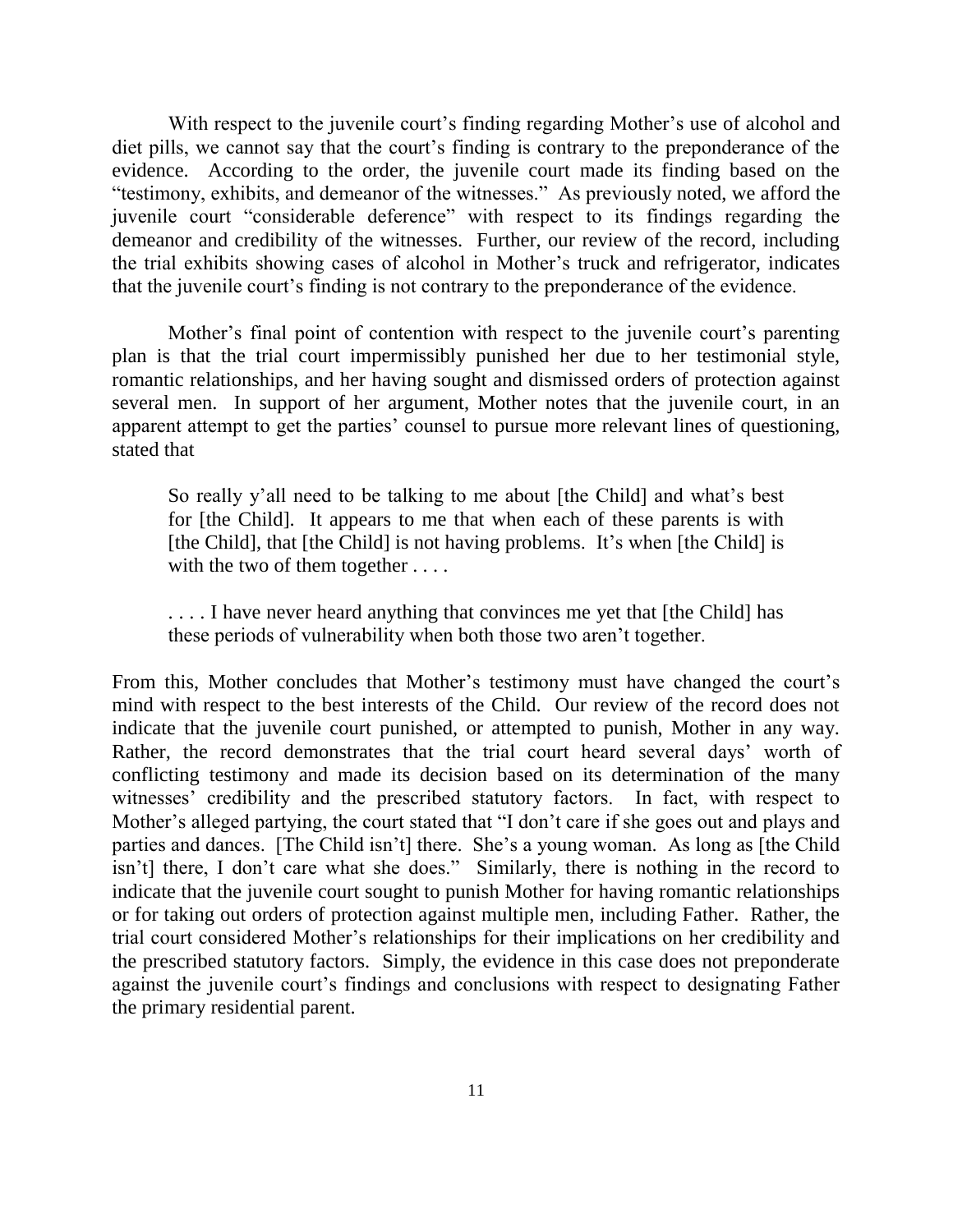#### *B. The Child's Change in Surname*

Next, Mother argues that the juvenile court's decision to change the Child's surname to that of Father must be reversed because the juvenile court failed to use the appropriate legal standard. We disagree.

The standard for changing a nonmarital child"s surname was set forth in *Barabas v. Rogers*:

The courts should not change a child's surname unless the change promotes the child"s best interests. Among the criteria for determining whether changing a child"s surname will be in the child"s best interests are: (1) the child"s preference, (2) the changes potential effect on the child"s relationship with each parent (3) the length of time the child has had its present surname, (4) the degree of community respect associated with the present and proposed surname, and (5) the difficulty, harassment, or embarrassment that the child may experience from bearing either its present or its proposed surname.

*Barabas v. Rogers*, 868 S.W.2d 283, 287 (Tenn. Ct. App. 1993) (internal citations omitted). The *Barabas* court further established that the parent seeking to change the child"s surname has the burden of proving that the change will further the child"s best interests. *Id.*

In its order, the juvenile court changed the Child"s surname to that of Father

based, in part, upon a need for future continuity for the Minor Child, the fact that Father will be her primary residential parent when she enters public school, the fact that Mother"s history of multiple paramours makes it more likely than not that Mother"s surname will change in the future, and the parties" respective reputations in the community.

Father testified that Mother had a reputation for being a "wild child, a party girl," and that Mother"s last name is associated with her father"s ownership of strip clubs. Father stated that he did not have any relatives sharing his last name in the counties in which the parties reside. As discussed previously, the court made numerous findings regarding Mother"s lack of credibility and expressed concerns about Mother"s "moral, physical, mental, and emotional fitness," which are relevant to *Barabas*" "degree of community respect associated with the present and proposed surname" factor. Given the trial court's extensive findings with respect to Mother's credibility, fitness, and reputation, we conclude that the facts in the record do not preponderate against the trial